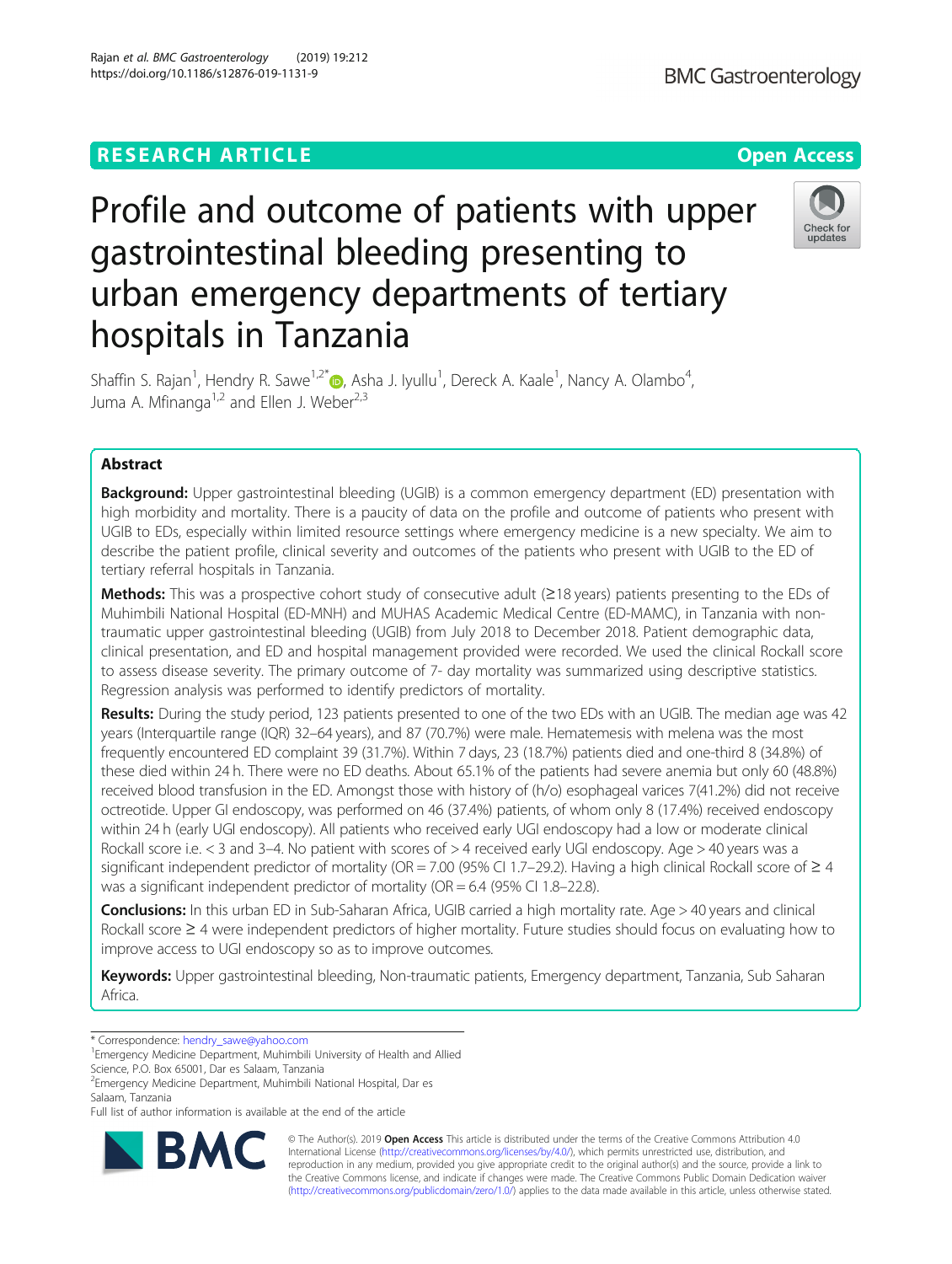#### Background

Upper Gastrointestinal bleeding (UGIB) is a medicosurgical emergency. Although there has been a global decline in the mortality associated with UGIB, the incidence and mortality associated with GI bleeding remains high in limited income countries. In the United States, UGIB accounts for 300,000 admissions per year with approximately 5% mortality rate [\[1](#page-7-0)], whereas in several studies from sub-Saharan Africa, mortality ranges from 6 to 30% [\[2](#page-7-0)–[5](#page-7-0)]. It is not clear if the higher mortality seen in low and middle income countries (LIMC's) is due to patient demographics, severity on presentation, etiology or compliance with care standards. Esophageal varices has been implicated as the most common cause of UGIB in several African studies  $[2-11]$  $[2-11]$  $[2-11]$ . Rather than being due to alcoholic liver disease as in high income countries (HIC's), varices in sub-Saharan Africa result from Schistosoma-related portal hypertension [\[5](#page-7-0), [8](#page-7-0), [12\]](#page-7-0). This is in contrast to HIC where erosive gastritis has been commonly implicated [[1,](#page-7-0) [13](#page-7-0), [14\]](#page-7-0). Other potential contributors to the higher mortality may be the severity of disease presentation, as there is little primary care in these settings, and many patients seek care very late in their disease.

Another potential contributor is failure to treat patients in accordance with management guidelines. Proton pump inhibitor (PPI) for those with suspected Nonvariceal UGIB (NVUGIB), somatostatin analogues such as octreotide and antibiotics in suspected cases of variceal UGIB (VUGIB) and in those with clinical suspicion of liver disease, timely blood transfusion and early use of endoscopy may not occur in these settings due to lack of appropriate specialists, lack of resources or supply chain issues [[15](#page-7-0)–[17](#page-7-0)]. A knowledge gap on the current UGIB management guidelines and recommendations amongst the health care providers may also contribute to inadequate management of UGIB cases. Prior studies in Tanzania studies demonstrate lack of appropriate care offered to patients with UGIB. Nearly half of the patients in one the studies did not receive endoscopic evaluation and treatment [\[5](#page-7-0)] whereas 47.1% of the patients who required blood transfusion, did not receive blood transfusion in another study [[10\]](#page-7-0).

There is little information on the presentation, etiology and management of patients presenting to EDs and this is particularly true for LIMCS, where emergency medicine is a new specialty. The presence of full capacity emergency departments at Muhimbili National Hospital (MNH) and MUHAS Academic Medical Centre (MAMC) in Dar es Salaam have provided the opportunity for early stabilization and management of patients presenting with UGIB. The aim of this study was to describe the patient profile, clinical severity and outcomes of the patients who present with UGIB to the ED.

### **Methods**

#### Study design

This was a prospective cohort study of adult patients presenting to two EDs in Tanzania with upper gastrointestinal bleeding from July 2018 to December 2018.

#### Study setting

This study was conducted at the ED- MNH and ED-MAMC, Dar es Salaam Tanzania. MNH is a public, tertiary referral hospital which opened in 2010. It is the site of the first full capacity public ED in Tanzania and the primary training site for the only Emergency Medicine (EM) residency program in the country. MAMC is a recently inaugurated full capacity university health facility with a state of the art emergency medicine department, located approximately 30 km from MNH. MNH and MAMC both have a fully equipped endoscopy unit.

#### Study participants

All consenting adults (age greater than or equal to 18 years) presenting with UGIB unrelated to a recent trauma were eligible for the study. We excluded patients who had previously been enrolled in the study who presented with recurrent episodes of UGIB during the period of the study.

#### Study protocol

Research assistants were scheduled to collect data 24 h a day, seven days a week and during that time patients were consecutively approached and asked for consent to be followed for the study. Demographics, clinical presentation, initial management, and ED outcomes were collected by the research assistant using information given by the patient or caregiver, the treating physician, and data found in the electronic medical record (Wellsoft™). A structured case report form was used to record all participants' information. All admitted patients were followed up in a hospital ward and if discharged through mobile phone calls to determine their outcome from the EMD-MNH and EMD-MAMC, at 24-h and 7-days.

#### Assessment of disease severity

Clinical severity was measured using the pre-endoscopic Rockall score (Table [1](#page-2-0)) and the Glasgow-Blatchford (Table [2\)](#page-2-0). For pre-endoscopic Rockall score, scores < 3 signifies low risk, scores 3–4 signifies moderate risk and score > 4 signifies high risk for re-bleeding, mortality or surgery [[19](#page-7-0)]. For Glasgow-Blatchford score, a score of < 3 is considered Low-risk, whereas a score greater than  $\geq 3$  is high risk, thus needing intervention, transfusion, endoscopy or surgery. The cut-off value for GBS severity determined as per the study by Ramfrez et al [[20](#page-7-0)].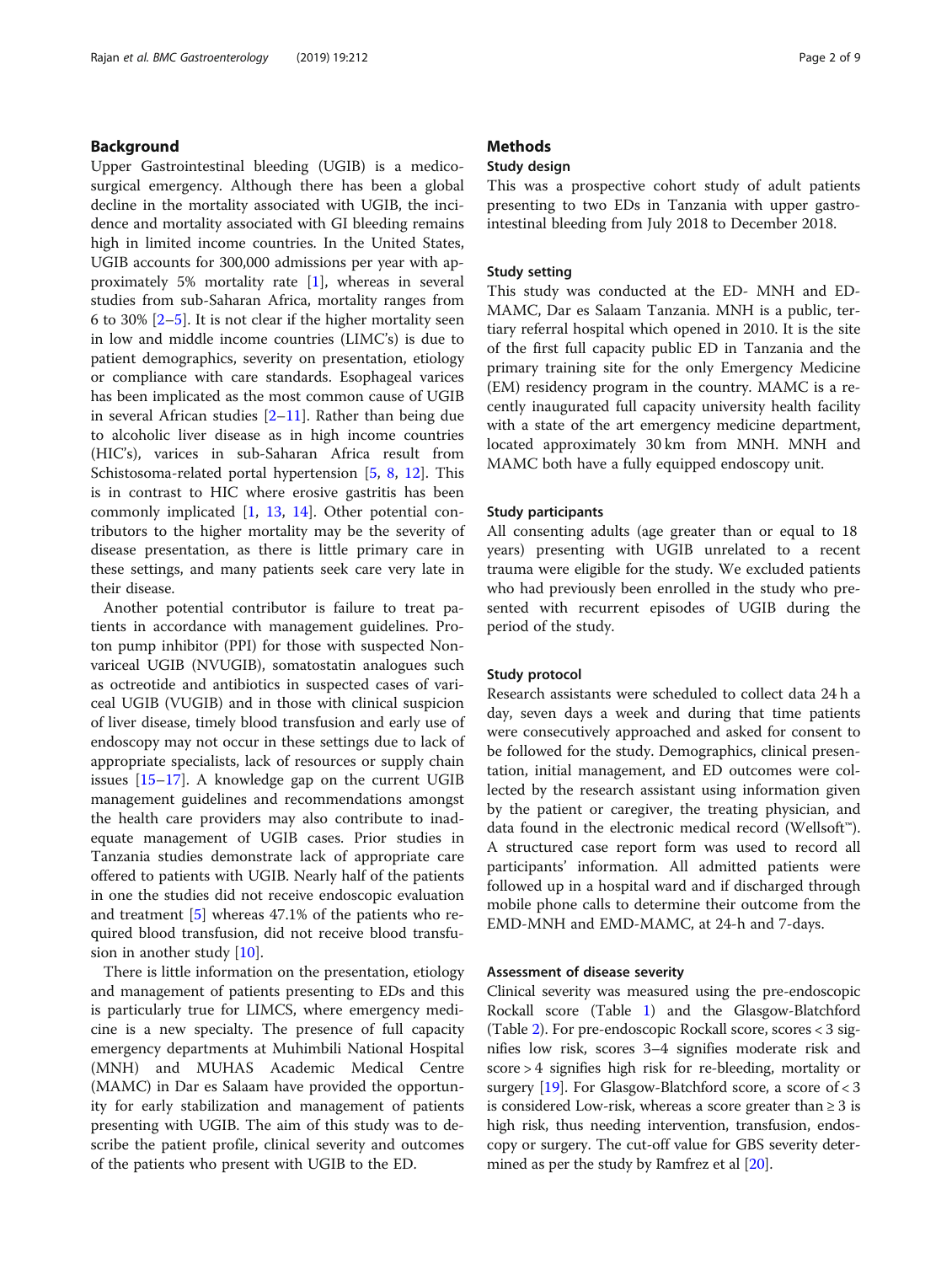| <b>I WIND I</b> CHINCOI (FIC ENGOSCOPIC) NOCKON SCOTC |                       |                          |                                   |                                          |
|-------------------------------------------------------|-----------------------|--------------------------|-----------------------------------|------------------------------------------|
| <b>COMPONENT</b>                                      |                       |                          |                                   |                                          |
| AGE (yrs)                                             | < 60                  | 60–79                    | > 80                              |                                          |
| <b>HEMODYNAMICS</b>                                   | HR < 100<br>SBP > 100 | HR > 100<br>SBP > 100    | SBP < 100                         |                                          |
| <b>COMORBIDITIES</b>                                  | <b>NONF</b>           | $\overline{\phantom{a}}$ | IHD, CHF, ANY MAJOR COMORBIDITIES | RENAL FAILURE, LIVER FAILURE, METASTASIS |

<span id="page-2-0"></span>Table 1 Clinical (Pre-Endoscopic) Rockall Score

Source: Wang2013

Total score is calculated by addition of individual scores

#### Emergent and early upper GI endoscopy

Emergent upper GI endoscopy was defined as endoscopy performed within 12 h of ED presentation whereas early upper GI endoscopy was defined as endoscopy performed within 24 h of ED presentation [\[21](#page-7-0)].

#### **Outcomes**

The primary outcome was 7 day mortality due to any cause and not only related to GI bleeding. Secondary outcomes were ED and hospital length of stay and 24 h mortality.

|  |  | Table 2 Glasgow-Blatchford Score |  |
|--|--|----------------------------------|--|
|--|--|----------------------------------|--|

| <b>ADMISSION RISK MARKER</b>   | <b>SCORE COMPONENT</b> |
|--------------------------------|------------------------|
| BLOOD UREA (mmol/L)            |                        |
| $6.5 - 8$                      | $\overline{2}$         |
| $8.0 - 10.0$                   | 3                      |
| $10.0 - 25.0$                  | $\overline{4}$         |
| > 25                           | 6                      |
| HEMOGLOBIN FOR MEN(g/dl)       |                        |
| $12.0 - 12.9$                  | 1                      |
| $10.0 - 11.9$                  | 3                      |
| < 10                           | 6                      |
| HEMOGLOBIN FOR WOMEN(g/dl)     |                        |
| $10.0 - 11.9$                  | 1                      |
| < 10                           | 6                      |
| SYSTOLIC BLOOD PRESSURE (mmHq) |                        |
| $100 - 109$                    | 1                      |
| $90 - 99$                      | $\mathfrak{D}$         |
| < 90                           | 3                      |
| <b>OTHER MARKERS</b>           |                        |
| PULSE RATE > 100 bpm           | 1                      |
| PRESENATION WITH MEI ENA       | 1                      |
| PRESENTATION WITH SYNCOPE      | $\overline{2}$         |
| <b>HEPATIC DISEASE</b>         | $\overline{2}$         |
| <b>CARDIAC FAILURE</b>         | 1                      |
| <b>TOTAL</b>                   |                        |

Source: Cheng 2012 [[18\]](#page-7-0)

#### Data analysis

Data from the case report form was entered into Research Electronic Data Capture (REDCap) software (version 7.2.2, Vanderbilt, Nashville, TN, USA) and transferred into the Statistical Package for Social Science (SPSS) (version 25.0, IBM, LTD, North Carolina, USA). Descriptive statistics were computed with continuous variables presented as mean +/− standard deviation (SD) or median with it's IQR depending on distribution. Categorical variables are expressed as number and percentage. Univariate associations between categorical variables and outcomes were computed using the Pearson Chi-square test. Multivariate regression analysis was completed on variables with  $p$ value ≤0.20 in the univariate analysis to identify predictors of 7-day mortality due to UGIB. Statistical significance was set at  $p$ -value < 0.05.

#### Results

During the period of study, there were 31,987 patient visits (30,800 at EMD-MNH and 1187 at EMD-MAMC). From these we identified 123 (0.4%) patients with upper GI bleeding, all of whom were eligible and consented to be in the study (Fig. [1\)](#page-3-0). Median age was 42 [IQR 32–64] years and 87 (70.7%) were male; 87 (70.7%) were married 44 (35.8%) were self-employed. The majority of patients 77 (62.6%) had been previously seen at a lower capacity health facility and transferred to one of the two study sites. Most patients (99, 80.5%) were uninsured. (Table [3](#page-4-0)).

#### Clinical presentation

The most frequently encountered presenting complaint was a combination of hematemesis and melena, reported by 39 (31.7%) patients. (Table [3](#page-4-0)) Nearly half of all patients (56, 45.5%) were tachycardic on arrival. All 123 patients with UGIB were scored for the clinical Rockall score. 63 (51.2%) of the patients had a moderate risk clinical Rockall score of 3–4. A Glasgow-Blatchford score (GBS) could be obtained for 82 patients; this was due to missing of one or more of the point of care (POC)/Lab results required for this scoring system. Of those scored, the majority (71, 86.6%) had GBS score of ≥3, thus characterizing these patients as high risk for adverse events. Hemoglobin (Hb) count was obtained in 106 patients. 69(65.09%) of these patients had a Hb < 8 g/dl, thus categorizing them as severe anemia according to the World Health Organization (WHO) classification.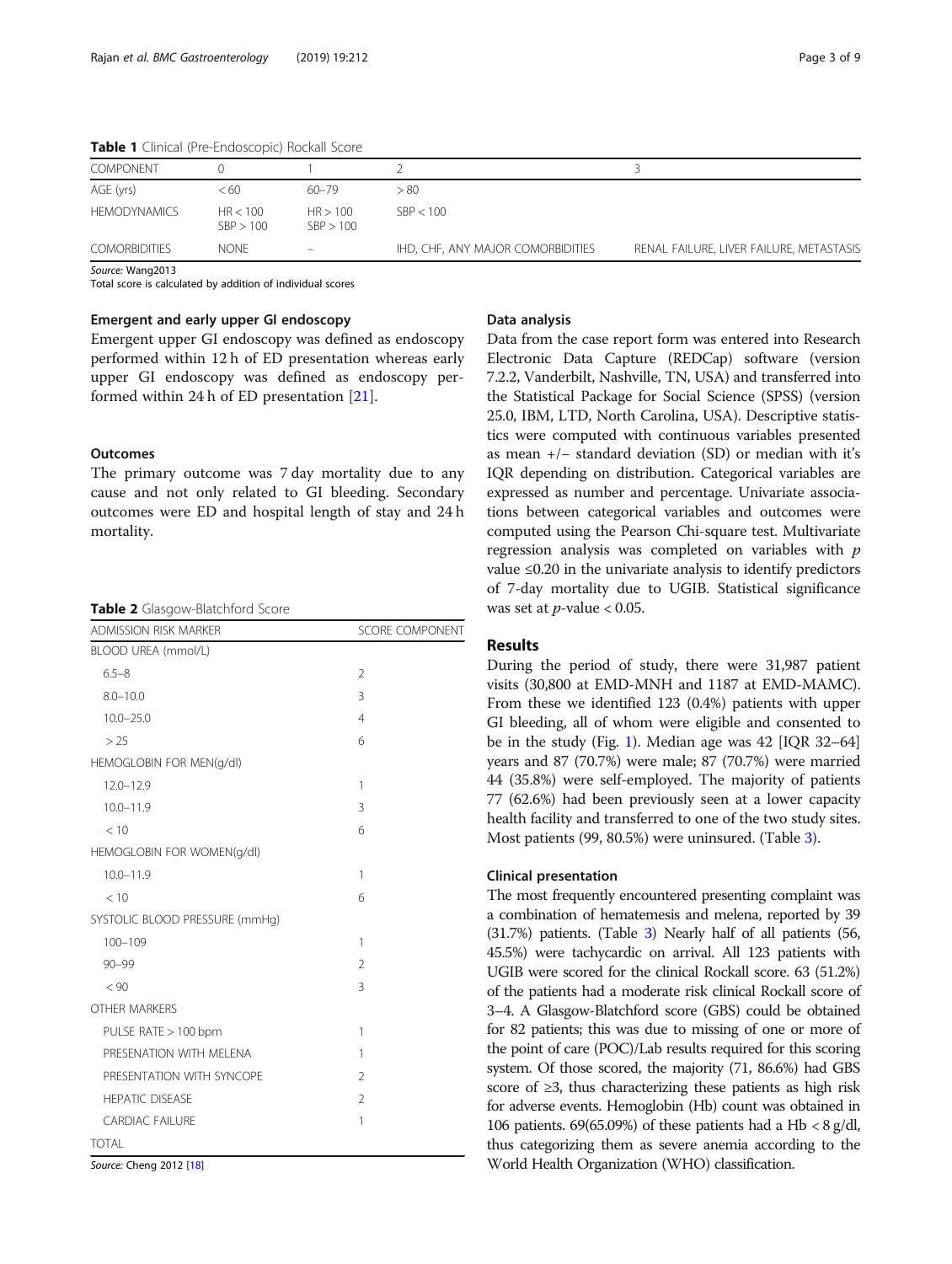<span id="page-3-0"></span>Rajan et al. BMC Gastroenterology (2019) 19:212 **Page 4 of 9** Page 4 of 9



#### Management strategies at the emergency department

The majority of the patients (71.5%) received intravenous fluid whilst at the ED (Mean volume: 1394.3 mls). Proton pump inhibitor (PPI) was given in 71.5% of patients, of which 38.6% had prior peptic ulcer disease (PUD) history. 19 (59.4%) of those with a high clinical Rockall score, i.e. ≥4 received high dose PPI (i.e. 80 mg) whereas 12(37.5%) of those with the high clinical Rockall score did not receive any PPI. A small proportion of patients (18.7 and 20.3%) received Octreotide and Tranexamic acid respectively. Less than half (10, 43.5%) of those receiving Octreotide had prior h/o esophageal varices. Amongst those with h/o esophageal varices (7, 41.2%) did not receive octreotide. A minority (8, 18.6%) of those with a known history of liver disease received antibiotics in the ED. Nearly half (48.8%) of patients received blood transfusion, with 80% of them receiving 1 unit of blood. No patient received emergent endoscopy.

#### Financial status and ED management (including UGI endoscopy)

We found no statistical significant between the financial status i.e. insured or non-insured patients and the ED management provided nor with the UGI endoscopy provision. (Table [4\)](#page-4-0).

#### Hospital management

Upper GI endoscopy was performed in 46 (37.4%) of patients. Of these, 8(17.4%) received early Upper GI endoscopy within 24 h. All patients who received early UGI endoscopy had a low or moderate clinical Rockall score i.e. < 3 and 3–4. No patient with scores of > 4 received early UGI endoscopy. This may imply that the clinical Rockall score in this study was more of a predictor to who receives UGI endoscopy, rather than a predictor of mortality. The majority of patients received UGI endoscopy from 72 h up to 7 days post admission 15 (32.6%). None of the patients with h/o esophageal varices received early endoscopy (Table [5\)](#page-4-0).

#### Disposition and follow up

Of those enrolled, 113 (91.8%) were admitted and 10 were discharged or eloped prior to discharge. All patients were followed up, including those discharged. Amongst those admitted, 111 (90.2%) were admitted to the wards and 2 (1.6%) to the intensive care unit (ICU). The overall 7-day mortality was 18.7%. Both patients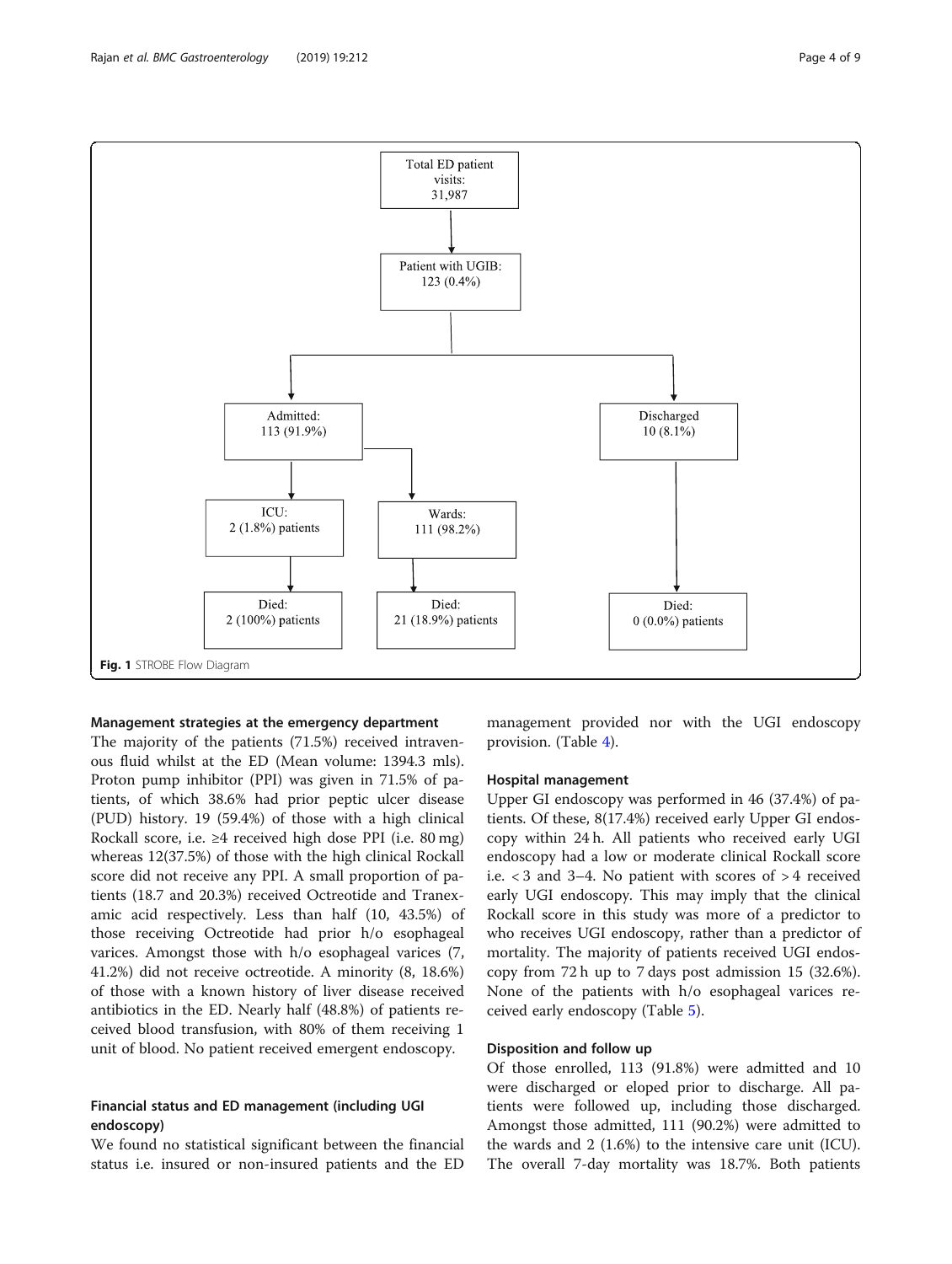<span id="page-4-0"></span>Rajan et al. BMC Gastroenterology (2019) 19:212 **Page 5 of 9** Page 5 of 9

| VARIABLE                               | FREQUENCY (%)        |
|----------------------------------------|----------------------|
| Age (yrs.)                             |                      |
| Median age                             | 42 years (IQR 32-64) |
| $>40$ years                            | 64 (52.0%)           |
| Sex                                    |                      |
| Male                                   | 87 (70.7%)           |
| Referral Status                        |                      |
| Hospital referred                      | 77 (62.6%)           |
| <b>Insurance Status</b>                |                      |
| Uninsured                              | 99 (80.5%)           |
| Presenting Complaint                   |                      |
| Hematemesis                            | 34 (27.6%)           |
| Melena                                 | 33 (26.8%)           |
| Hematochezia                           | 11 (8.9%)            |
| Hematemesis and Melena                 | 39 (31.7%)           |
| Hematemesis and Hematochezia           | 6 (4.9%)             |
| Active Bleeding episode in ED          | 8(6.5%)              |
| Vital Signs                            |                      |
| Tachycardia (HR > 100 /min)            | 56 (45.5%)           |
| Hypotension (SBP < 100 mmHg)           | 23 (18.7%)           |
| $Sp02 < 90\%$                          | 6 (4.89%)            |
| Medical history                        |                      |
| <b>PUD</b>                             | 39 (40.2%)           |
| UGIB                                   | 25 (25.8%)           |
| Esophageal Varices                     | 17 (17.5%)           |
| Liver disease                          | 12 (10.3%)           |
| Others                                 | 51 (52.6%)           |
| UGI endoscopy                          | 20 (16.3%)           |
| <b>Band ligation</b>                   | 4(3.3%)              |
| Clinical Rockall Score ( $n = 123$ )   |                      |
| $3 - 4$                                | 63 (51.2%)           |
| $<$ 3                                  | 52 (42.3%)           |
| >4                                     | 8 (6.5%)             |
| Glasgow-Blatchford Score ( $n = 82$ )* |                      |
| $\geq$ 3                               | 71 (86.6%)           |
| $<$ 3                                  | 11 (13.4%)           |

Table 3 Demographic and Clinical Characteristics of adult patients presenting with UGIB

Table 4 Cross-tabulation Analysis between Financial Status and management provided

| ears                          | 64 (52.0%) |                    |
|-------------------------------|------------|--------------------|
|                               |            | Octreo             |
|                               | 87 (70.7%) | Tranex             |
| tatus                         |            | PPI                |
| al referred                   | 77 (62.6%) | Antibio            |
| <b>Status</b>                 |            | Blood <sup>'</sup> |
| ıred                          | 99 (80.5%) | Receiving          |
| g Complaint                   |            |                    |
| emesis                        | 34 (27.6%) | active 1           |
| E                             | 33 (26.8%) | otics in<br>In m   |
| ochezia                       | 11 (8.9%)  | depend             |
| emesis and Melena             | 39 (31.7%) | than 4             |
| emesis and Hematochezia       | 6 (4.9%)   | creased            |
|                               | $8(6.5\%)$ | sociate            |
| Bleeding episode in ED        |            |                    |
| IS                            |            | <b>Discus</b>      |
| ardia (HR > 100 /min)         | 56 (45.5%) | UGIB i             |
| ension (SBP < 100 mmHq)       | 23 (18.7%) | a high<br>curred   |
| : 90%                         | 6 (4.89%)  |                    |
| history                       |            | Table 5            |
|                               | 39 (40.2%) | VARIABLE           |
|                               | 25 (25.8%) | ED Mana            |
| ageal Varices                 | 17 (17.5%) | Intrave            |
| lisease                       | 12 (10.3%) | Proton             |
|                               | 51 (52.6%) | Blood <sup>-</sup> |
| idoscopy                      | 20 (16.3%) | Antibio            |
| igation                       | $4(3.3\%)$ | Tranex             |
| ockall Score ( $n = 123$ )    |            | Octreo             |
|                               | 63 (51.2%) | Inotrop            |
|                               | 52 (42.3%) | NGT PI             |
|                               | 8 (6.5%)   | Emerg              |
| Blatchford Score $(n = 82)^*$ |            | POC re             |
|                               |            |                    |

\*Cut-off value for GBS severity determined as per the study by Ramfrez et al. [[20\]](#page-7-0)

admitted to the ICU died within 7 days. Among those admitted to the ward, 21 (18.9%) patients died within 7 days and no patients who were discharged died. 24-h mortality was 8 (34.8%).

#### Predictors of 7-day mortality

Factors significantly associated with mortality in univariate analysis were age group > 40, prior H/o liver disease,

|                          | $n = 24$ $n = 99$ | <b>INSURED NON-INSURED</b> |       |
|--------------------------|-------------------|----------------------------|-------|
| ED Management            |                   |                            |       |
| Intravenous fluid        | 18 (75.0%)        | 70 (70.7%)                 | 0.676 |
| Octreotide               | 4 (16.7%)         | 19 (19.2%)                 | 0.776 |
| Tranexamic acid          | 2(8.3%)           | 23 (23.2%)                 | 0.104 |
| PPI                      | 15 (62.5%)        | 73 (73.7%)                 | 0.274 |
| Antibiotics              | 12 (50.0%)        | 31 (31.3%)                 | 0.085 |
| <b>Blood Transfusion</b> | 9(37.5%)          | 51 (51.5%)                 | 0.218 |
| Receiving Endoscopy      | 9(37.5%)          | 37 (37.4%)                 | 0.991 |

bleeding episode in the ED, provision of antibithe ED and clinical Rockall score  $\geq 4$  (Table [6](#page-5-0)).

ultivariate regression, age and endoscopy were indently associated with 7 day outcome: age more 40 years was independently associated with inmortality, whereas receiving endoscopy was as-d with a reduced the risk of mortality. (Table [7](#page-5-0)).

#### ision

in this limited income setting was associated with mortality rate (18.7%). One third of all deaths ocin the first 24 h. This may be a reflection of the

| Table 5 Management Strategies at Emergency Department |  |  |
|-------------------------------------------------------|--|--|
|                                                       |  |  |

| VARIABLES                         | <b>FREQUENCY (%)</b> |
|-----------------------------------|----------------------|
| ED Management                     |                      |
| Intravenous fluid                 | 88 (71.5%)           |
| Proton pump Inhibitor             | 88 (71.5%)           |
| Blood Transfusion (BT)            | 60 (48.8%)           |
| Antibiotics                       | 43 (35.0%)           |
| Tranexamic acid                   | 25 (20.3%)           |
| Octreotide                        | 23 (18.7%)           |
| Inotropy/Vasopressor support      | 3(2.4%)              |
| <b>NGT Placement</b>              | 3(2.4%)              |
| Emergent endoscopy                | $0(0.0\%)$           |
| POC results                       | n(n/N)               |
| Hemoglobin < 8 g/dl $(n = 106)^*$ | 69 (65.09%)          |
| Urea > 7.1 mmol/l $(n = 85)$ **   | 51 (60.0%)           |
| Lactate $> 2$ meg/l ( $n = 20$ )  | 11 (55.0%)           |
| UGI Endoscopy                     | 46 (37.4%)           |
| Time to Endoscopy                 |                      |
| >72h                              | 15 (32.6%)           |
| 24-48 h                           | 13 (28.3%)           |
| 48-72h                            | 10 (21.7%)           |
| Within 24 h                       | 8 (17.4%)            |

\*Cut-off value based on WHO Anemia severity classification \*\*Cut-off based on the high normal limit as stated in Glasgow-Blatchford score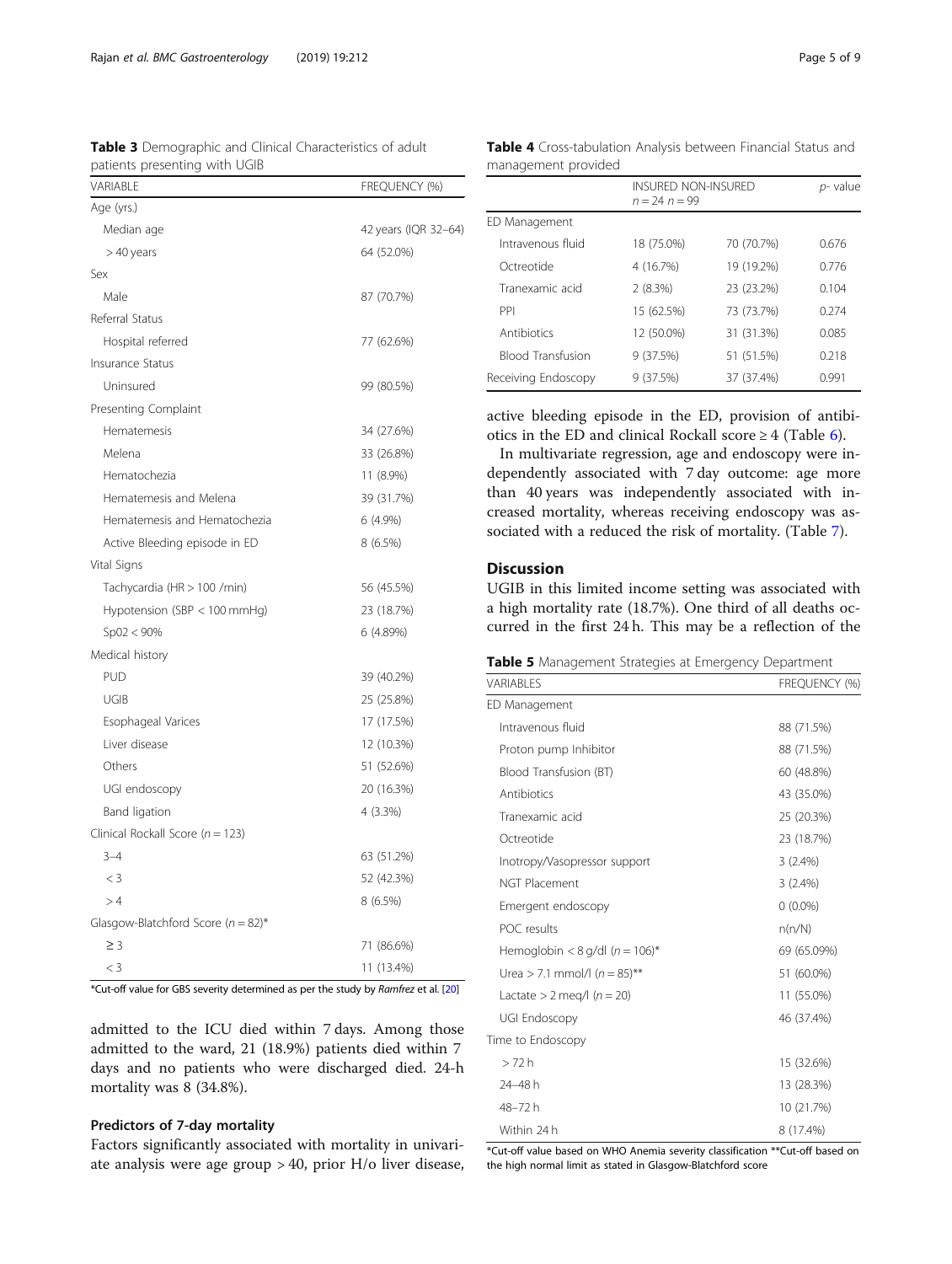<span id="page-5-0"></span>Table 6 Univariate Analysis of Factors Associated With of 7-Day Mortality

|                               | <b>DIED SURVIVED</b><br>$n = 23$ $n = 100$ |            | p-value |  |
|-------------------------------|--------------------------------------------|------------|---------|--|
| Age Groups                    |                                            |            | 0.005   |  |
| $\leq 40$                     | 5(21.7%)                                   | 54 (54.0%) |         |  |
| >40                           | 18 (78.3%)                                 | 46 (46.0%) |         |  |
| Male Sex                      | 14 (60.9%)                                 | 73 (73.0%) | 0.249   |  |
| Medical History               |                                            |            |         |  |
| UGIB                          | 5 (21.7%)                                  | 20 (20.0%) | 0.852   |  |
| <b>PUD</b>                    | 7 (30.4%)                                  | 32 (32.0%) | 0.884   |  |
| Liver Disease                 | $6(26.1\%)$                                | $6(6.0\%)$ | 0.003   |  |
| Esophageal Varices            | $3(13.0\%)$                                | 14 (14.0%) | 0.905   |  |
| UGI Endoscopy                 | 3 (13.0%)                                  | 17 (17.0%) | 0.643   |  |
| Prior Hospitalization         | 18 (78.3%)                                 | 70 (70.0%) | 0.429   |  |
| Active Bleeding Episode In ED | 5 (21.7%)                                  | 3 (30.0%)  | 0.001   |  |
| ED Management                 |                                            |            |         |  |
| Intravenous fluid             | 19 (82.6%)                                 | 69 (69.0%) | 0.192   |  |
| Octreotide                    | $6(26.1\%)$                                | 17 (17.0%) | 0.314   |  |
| Tranexamic acid               | 6 (26.1%)                                  | 19 (19.0%) | 0.446   |  |
| PPI                           | 15 (65.2%)                                 | 73 (73.0%) | 0.456   |  |
| Antibiotics                   | 13 (56.5%)                                 | 30 (30.0%) | 0.016   |  |
| <b>Blood Transfusion</b>      | 13 (56.5%)                                 | 46 (46.0%) | 0.410   |  |
| Receiving Endoscopy           | 4 (17.4%)                                  | 42 (42.0%) | 0.028   |  |
| Clinical Rockall Score        |                                            |            | < 0.001 |  |
| $\lt 4$                       | 8 (34.8%)                                  | 83 (83.0%) |         |  |
| $\geq 4$                      | 15 (65.2%)                                 | 17 (17.0%) |         |  |

high disease severity seen among these patients, but also could reflect that patients did not receive guidelineadherent care. In particular, while endoscopic evaluation at any point during the hospital stay was found to be protective factor against mortality, only 37.4% of the patients received UGI endoscopy and only a handful

Table 7 Multivariate Regression of Predictors of Mortality

|                                   | OR (95% CI)        | p-value |
|-----------------------------------|--------------------|---------|
| Age > 40 years                    | $7.0(1.7 - 29.2)$  | 0.007   |
| H/o Liver Disease                 | $0.949(0.2 - 4.8)$ | 0.949   |
| Active Bleeding Episode in Ed     | $3.4(0.6 - 21.1)$  | 0.185   |
| Intravenous Fluid                 | $1.7(0.4 - 7.7)$   | 0.475   |
| Antibiotics In FD                 | $3.8(0.9 - 15.2)$  | 0.055   |
| Endoscopy                         | $0.4(0.1 - 1.6)$   | 0.198   |
| Clinical Rockall Score $\geq 4^*$ | $6.4(1.8 - 22.8)$  | 0.005   |

\*Cut-off value for clinical Rockall score as per study by Wang et al. [[19\]](#page-7-0) Variables included above are those with  $p$  value  $< 0.02$  in the univariate analysis

received early UGI endoscopy i.e. within 24 h of ED presentation.

Compared with studies from HIC, patients in our study were of younger age, with the median age being 42 years [[1,](#page-7-0) [13,](#page-7-0) [14](#page-7-0), [22\]](#page-7-0). We observed that age above 40 years was an independent predictor of mortality. This has also been noted in prior studies both in HIC and LMIC [\[1](#page-7-0), [5](#page-7-0), [13](#page-7-0), [14](#page-7-0)].

The mortality observed in our study is much higher compared to developed countries [\[1,](#page-7-0) [13](#page-7-0), [14\]](#page-7-0). Factors contributing to the high observed mortality rate include; higher disease severity, disposition status and gaps in management of these patients.

Our patients had a higher disease severity in comparison to those in HIC. A large proportion of our patients had a moderate to severe clinical Rockall score (i.e. score of  $3-4$  and  $> 4$ ) as compared to a Chinese study carried out in the ED, where most (50.6%) had a low Rockall score of 0–2 [[23\]](#page-7-0). Clinical Rockall score  $\geq 4$  was found to be an independent predictor of higher mortality. This was also observed in several other studies (18, 22). Similarly, the Glasgow-Blatchford among patients in our study was much higher compared to a British study carried out between the years 2008–2009, where the majority of patients had a GBS score  $\leq 2$  [[24\]](#page-8-0). Severe anemia (Hb < 8 g/dl) was observed in over a half of our patients while in studies conducted in HIC, less than one-third of the patients had a Hb count suggestive of severe anemia [\[13](#page-7-0), [14](#page-7-0), [25\]](#page-8-0).

As part of the ED management, majority of the patients received intravenous fluids and proton-pump inhibitor (PPI). Although international guidelines such as the European Society of Gastrointestinal Endoscopy Guidelines (ESGE) suggest use of high dose PPI followed by an hourly infusion, 19 (59.4%) patients with a high clinical Rockall score of ≥ 4 received an initial high dose PPI. It is worthy to note that none of the patients received the hourly PPI infusion as recommended in the guidelines. A knowledge gap concerning the current recommendations amongst the medical care providers maybe the plausible to this shortcoming. As per the departmental protocol, PPI should be given to all patients presenting with UGIB. This may reason out to why PPI was the first choice of drug prior to undergoing endoscopy. A small proportion of the patients received octreotide, although only half of them had indication for its use based on historical features (such esophageal varices and liver diseases) and many of those with such a history did not receive this medication. The utilization was probably limited by the availability and the cost of the drug in our setting. But the fact that some received it inappropriately suggests a knowledge gap. Antibiotic administration especially in patients with prior history of liver disease and esophageal varices was low. The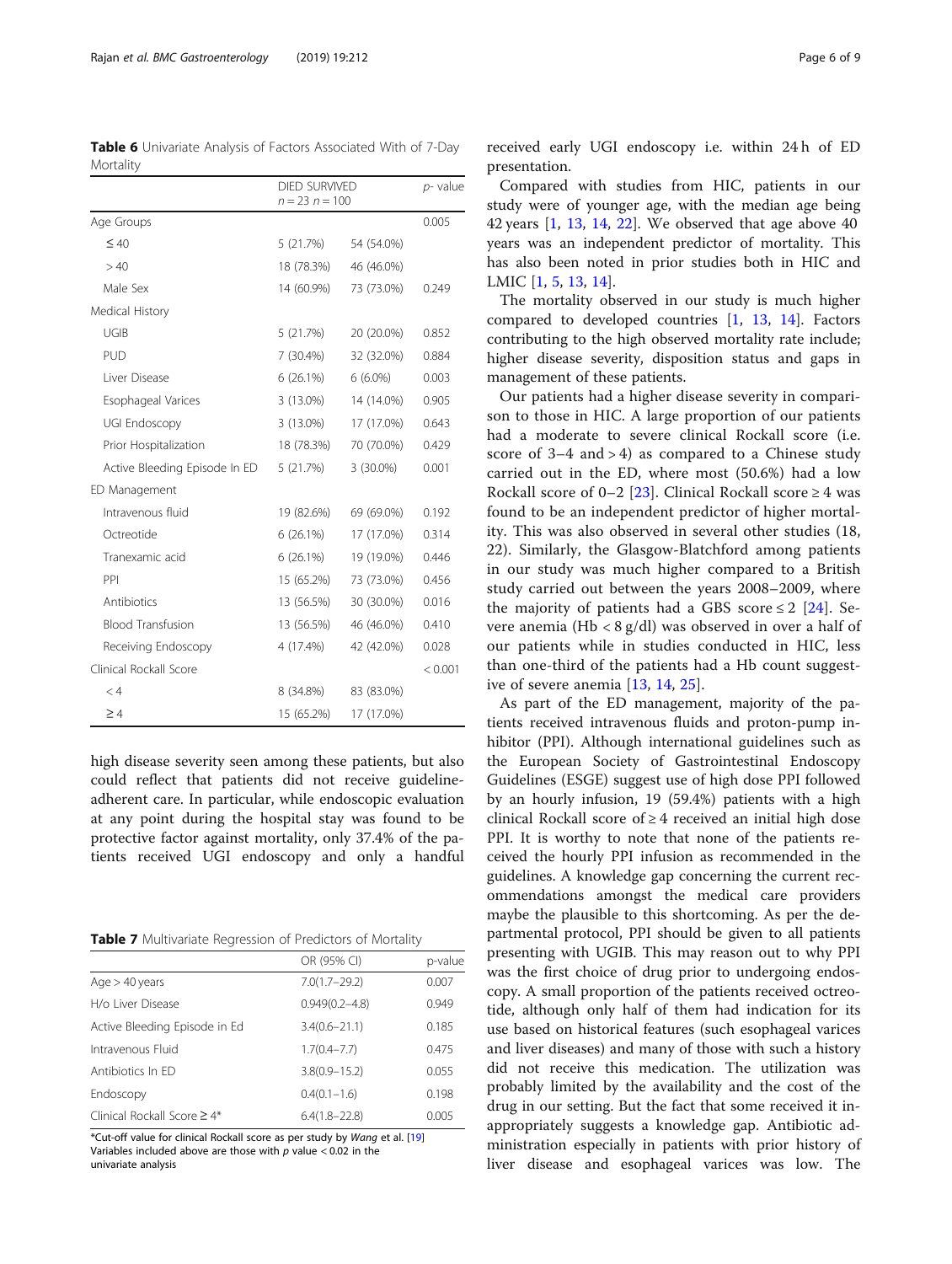National Institute of Health and Care Excellence (NICE) in the UK, emphasizes prophylactic antibiotic use in patients with suspected or confirmed variceal bleed or a history suggestive of liver disease including cirrhosis [[15\]](#page-7-0). Provision of antibiotics was associated with increased incidence of mortality only in univariate analysis, probably due to confounding with the presence of liver disease which is associated with a poor outcome. Finally, despite the high proportion of patients with severe anemia, less than half of the patients received transfusion. A previous study carried out at MNH, revealed difficulties in obtaining blood for transfusion, including a general unavailability of blood, scarcity of un-cross matched blood at the blood bank along with delays in obtaining blood [\[26](#page-8-0)]. It is worth noting that ED management of UGIB is guided by the presence of departmental protocol for various conditions including UGIB. As such, provision of certain management may be guided by the protocol.

Only a small proportion of patients were admitted to ICU. In view of the higher disease severity in our study, a larger number of patients would be expected to be admitted into the ICU. Admission to the general ward implies that these patients were unlikely to receive the necessary aggressive care for their severity of illness; thus contributing to a high mortality rate observed. In a systematic review by *Chiu* et al it was noted that the majority of patients with a higher severity score were admitted to the ICU [\[27\]](#page-8-0). ICU admission for such high-risk patients has further been recommended in couple of international guidelines [\[15,](#page-7-0) [16](#page-7-0)]. Although the reasons for low levels of ICU admission was not determined in this study, it is presumed to be due to the limited number of ICU beds compared with the patient volume and acuity that is seen at these national referral hospitals.

UGI Endoscopic evaluation and treatment is a major cornerstone in the management of UGIB and early UGI endoscopy is associated with reduced mortality and hospital length of stay [\[28](#page-8-0), [29\]](#page-8-0). Just over a third of patients (37.4%) in our study received UGI endoscopy at any time during the hospital stay; moreover only 17.5% received early endoscopy (within 24 h) and none received emergent endoscopy. The commonly used methods of hemostatic control of bleeders in our endoscopy units were hemoclipping and argon plasma coagulation (APC). Esophageal banding is usually reserved for variceal bleeders in our study setting. It is also worth noting that esophageal binding kits are not readily available in the hospital stores. Studies in HIC show that a larger proportion of their patients receive UGI endoscopy, with most receiving early UGI endoscopies [[13,](#page-7-0) [14\]](#page-7-0). While literature suggests endoscopy should be done within 24 h, we found that endoscopy at any time was associated with lower mortality. This finding was statically significant in the univariate analysis but not in the multivariate regression analysis. This may be observed due to the fact that the study was not powered to evaluate the impact of endoscopy to mortality. Further studies with a larger sample size may be useful to evaluate the impact of UGI endoscopy on mortality.

#### Limitations

This study was conducted at two high capacity, referral EDs and so the patient population and outcomes could be different at smaller, or lower capacity facilities. However, because these EDs receive referrals from all over the country, the patients sampled likely provide a wide representation of the Tanzanian population.

Investigations were ordered at the discretion of the physician, and thus not all patients received all tests. Some laboratory variables were not obtained for all the patients, thus this may have underestimated or overestimated the significance of these variables to the outcomes under study, including the scores such as Glasgow-Blatchford score.

The sample size for the study was estimated for our overall outcome of mortality, but not necessarily for risk factors analysis, and thus some factors not found to be significant may show statistical significance in a larger study.

#### Conclusion

The mortality rate for UGIB in our setting remains substantially higher than in non-African countries. This appears to be due to the higher severity of disease in our patients, lack of ICU care, and inadequate adherence to treatment guidelines for medication and endoscopy. Some efforts may have been met with lack of resources, however further studies are needed to assess the knowledge of providers on managing patients with UGIB and familiarity with the international recommendations. Endoscopic evaluation and treatment at any point during the hospital stay still remains an independent predictor of mortality. Efforts are needed to increase the number of patients receiving endoscopic evaluation and treatment in a timely fashion in LIMC.

#### Abbreviations

BP: Blood Pressure; ED: Emergency Department; EMD: Emergency Medicine Department; GBS: Glasgow-Blatchford score; HB: Hemoglobin; HIC: High Income Countries; HR: Heart rate; HVPG: Hepatic Venous Pressure Gradient; MAMC: MUHAS Academic Medical Center; MNH: Muhimbili National Hospital; MUHAS: Muhimbili University of Health and Allied Science; NVUGIB: Non-Variceal Upper Gastrointestinal Bleeding; POC: Point of Care investigations; PPI: Proton Pump Inhibitor; PUB: Peptic Ulcer Bleed; RS: Rockall score; SBP: Systolic blood pressure; UGIB: Upper Gastrointestinal Bleeding; VUGIB: Variceal Upper Gastrointestinal bleeding

#### Acknowledgements

The author would like to thank all the study participants, Dr. Paulina Nkondora, and research assistants for making this project a success.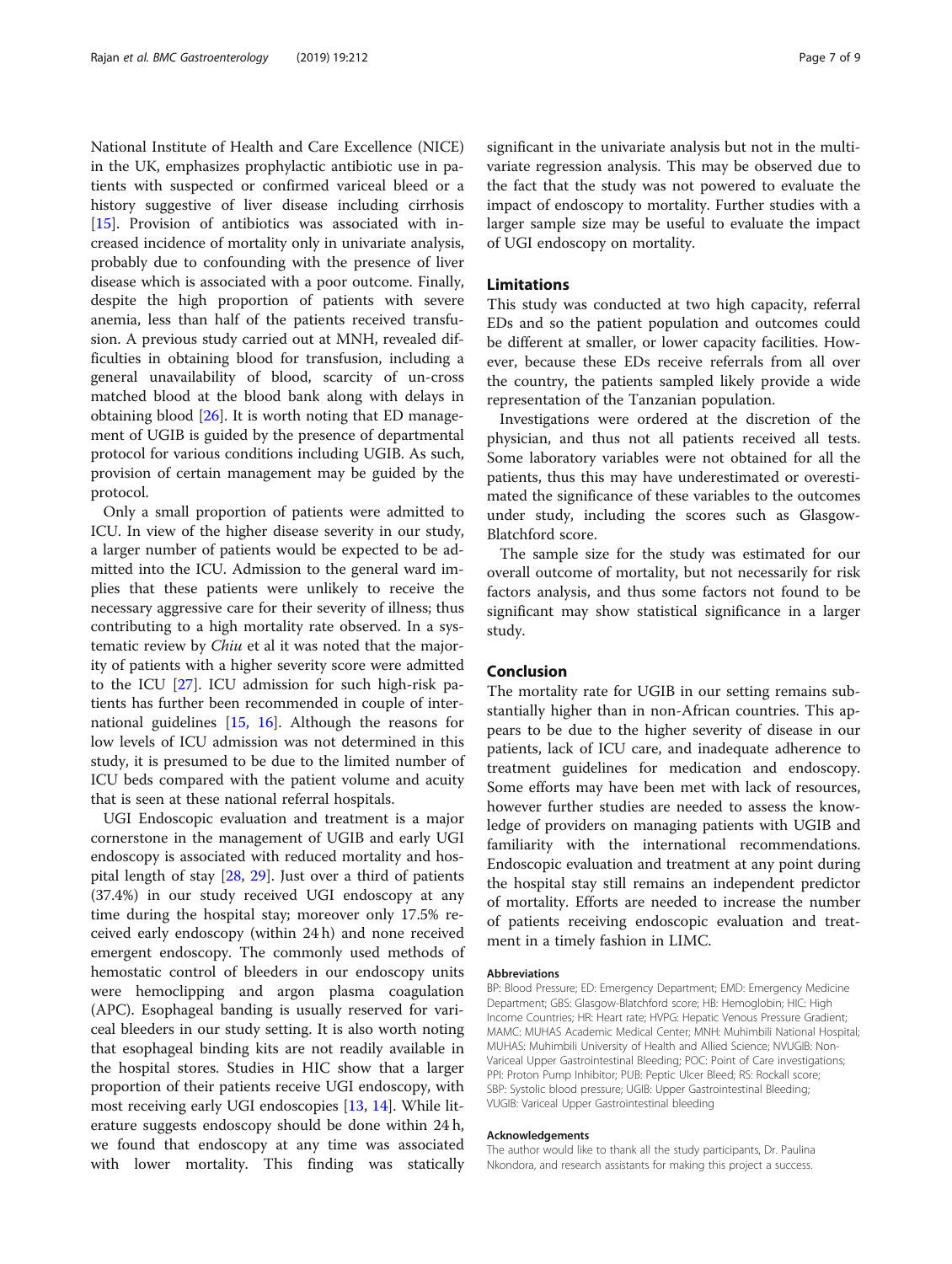#### <span id="page-7-0"></span>Availability of data and material

The dataset supporting the conclusion of this article is available from the authors on request.

#### Consent to publish

Not applicable.

#### Authors' contributions

SSR was involved in the study design conceptualization, data collection, analysis and interpretation, drafted the manuscript, and made all necessary changes to the manuscript. HRS involved in the study design conceptualization, review of the data analysis and interpretation, and critical review of the manuscript. AJI was involved in the study design conceptualization, data analysis and interpretation and revision of the manuscript. DAK was involved in the study design, data analysis and interpretation and revision of the manuscript. JAM was involved in the study design, data analysis and interpretation, and revision of the manuscript. EJW was involved in the study design conceptualization, review of the data analysis and interpretation together with revision of the manuscript. NAO was involved in the study design, data analysis and interpretation and revision of the manuscript. All authors have read and approved the final manuscript.

#### Funding

This was a non-funded project; the principal investigators used their own funds to support the data collection and logistics.

#### Ethics approval and consent to participate

The study was conducted after obtaining permision from the MUHAS Institutional Review Board and MNH. All patients were entered into the study after an informed consent was signed either by the patients themselves or their guardians in the case where patients were not able to do so. The study received the waiver of consent from the MUHAS Institutional Review Board in case patients weren't able to consent such as unconscious patients with absence of relatives to provide consent. Confidendiality was observed in handling the information collected on the Case Report Form. The data obtained during the study was kept anonymous. All patients received treatment as per standard hospital policies.

#### Competing interests

The author declare no conflicts of interest.

#### Author details

<sup>1</sup> Emergency Medicine Department, Muhimbili University of Health and Allied Science, P.O. Box 65001, Dar es Salaam, Tanzania. <sup>2</sup>Emergency Medicine Department, Muhimbili National Hospital, Dar es Salaam, Tanzania. <sup>3</sup>Department of Emergency Medicine, University of California, San Francisco, CA, USA. <sup>4</sup>Critical Care Unit, Regency Medical Centre, Dar es Salaam, Tanzania.

## Received: 26 July 2019 Accepted: 28 November 2019

#### References

- 1. Tielleman T, Bujanda D, Cryer B. Epidemiology and risk factors for upper gastrointestinal bleeding. Gastrointest Endosc Clin N Am [Internet]. 2015; 25(3):415–28. [https://doi.org/10.1016/j.giec.2015.02.010.](https://doi.org/10.1016/j.giec.2015.02.010)
- 2. Mulima G, Qureshi JS, Shores C, Tamimi S, Klackenberg H, Andrén-Sandberg Å. Upper gastrointestinal bleeding at a public referal hospital in Malawi. Surg Sci Up Gastrointest Bleeding Public Ref Hosp Malawi Surg Sci [Internet]. 2010;5(5):501–7. Available from: [https://www.scirp.org/pdf/SS\\_2](https://www.scirp.org/pdf/SS_2014111715411394.pdf) [014111715411394.pdf.](https://www.scirp.org/pdf/SS_2014111715411394.pdf)
- 3. Elsebaey MA, Elashry H, Elbedewy TA, Elhadidy AA, Esheba NE, Ezat S, et al. Predictors of in-hospital mortality in a cohort of elderly Egyptian patients with acute upper gastrointestinal bleeding. Medicine. 2018;16(December 2017):1–5.
- 4. Alema ON, Martin DO, Okello TR. Endoscopic findings in upper gastrointestinal bleeding patients at Lacor hospital, northern Uganda. Afr Health Sci. 2012;12(4):518–21.
- 5. Moledina SM, Komba E. Risk factors for mortality among patients admitted with upper gastrointestinal bleeding at a tertiary hospital: a prospective cohort study. BMC Gastroenterol. 2017;17(1):1–11.
- Kimu N. The profile of patients with acute upper gastrointestinal tract bleeding as seen at Muhimbili National Hospital: Muhimbili University of Health and Allied Sciences; 2007. [http://dspace.muhas.ac.tz:8080/xmlui/](http://dspace.muhas.ac.tz:8080/xmlui/handle/123456789/1140) [handle/123456789/1140.](http://dspace.muhas.ac.tz:8080/xmlui/handle/123456789/1140)
- 7. Rukewe A, Otegbayo JA, Fatiregun A, Statistics M. Clinical characteristics and outcome of patients with upper gastrointestinal bleeding at the emergency department of a tertiary hospital in Nigeria. Ann Ibadan Postgrad Med. 2015;13(2):89–93.
- 8. Chofle AA, Jaka H, Koy M, Smart LR, Kabangila R, Ewings FM, et al. Oesophageal varices, schistosomiasis, and mortality among patients admitted with haematemesis in Mwanza, Tanzania: a prospective cohort study. BMC Infect Dis. 2014;14(1):1–10.
- 9. Mwanahawa S, Segni Mekonnen A, Charles M, Gibson K. The aetiology, management and clinical outcome of upper gastrointestinal bleeding among patients admitted at the Kilimanjaro Christian Medical Centre in Moshi, Tanzania. Tanzania J Heal Res. 2010;12(4):286.
- 10. Jaka H, Koy M, Liwa A, Kabangila R, Mirambo M, Scheppach W, et al. A fibreoptic endoscopic study of upper gastrointestinal bleeding at Bugando Medical Centre in northwestern Tanzania: a retrospective review of 240 cases. BMC Res Notes [Internet]. 2012;5(1):200. Available from: [http://](http://bmcresnotes.biomedcentral.com/articles/10.1186/1756-0500-5-200) [bmcresnotes.biomedcentral.com/articles/10.1186/1756-0500-5-200](http://bmcresnotes.biomedcentral.com/articles/10.1186/1756-0500-5-200)
- 11. Alatise OI, Aderibigbe AS, Adisa AO, Adekanle O, Agbakwuru AE, Arigbabu AO. Management of overt upper gastrointestinal bleeding in a low resource setting: a real world report from Nigeria. BMC Gastroenterol. 2014;14(1):1–9.
- 12. Opio CK, Kazibwe F, Ocama P, Rejani L, Belousova EN, Ajal P. Profiling lifetime episodes of upper gastrointestinal bleeding among patients from rural sub-Saharan Africa where schistosoma mansoni is endemic. Pan Afr Med | 2016;24:1–9.
- 13. Thiebaud P, Yordanov Y, Galimard J, Raynal P, Beaune S, Jacquin L, et al. Management of upper gastrointestinal bleeding in emergency departments, from bleeding symptoms to diagnosis: a prospective, multicenter, observational study. Scand J Trauma Resusc Emerg Med. 2017;25(78):1–9.
- 14. Hreinsson JP, Kalaitzakis E, Gudmundsson S, Björnsson ES. Upper gastrointestinal bleeding: incidence, etiology and outcomes in a populationbased setting. Scand J Gastroenterol. 2013;(December 2012):439–47.
- 15. Dworzynski K, Pollit V, Kelsey A, Higgins B, Palmer K. Management of acute upper gastrointestinal bleeding: summary of NICE guidance. BMJ [Internet]. 2012;344:e3412–2. Available from: [http://www.bmj.com/cgi/doi/10.1136/](http://www.bmj.com/cgi/doi/10.1136/bmj.e3412) [bmj.e3412](http://www.bmj.com/cgi/doi/10.1136/bmj.e3412)
- 16. Barkun AN, Bardou M, Kuipers EJ, Sung J, Hunt RH. Annals of internal medicine clinical guidelines international consensus recommendations on the management of patients with nonvariceal upper gastrointestinal bleeding. Ann Intern Med. 2010;152:101–13.
- 17. Rotondano G, Hucl T, Dinis-ribeiro M, Marmo R, Racz I, Arezzo A. Diagnosis and management of nonvariceal upper gastrointestinal hemorrhage: European Society of Gastrointestinal Endoscopy (ESGE) Guideline Authors European Society of Gastrointestinal Endoscopy. Eur Soc Gastrointest Endosc Guidel. 2015;47:1–46.
- 18. Cheng DW, Lu YW, Teller T, Sekhon HK, Wu BU. A modified Glasgow Blatchford Score improves risk stratification in upper gastrointestinal bleed: a prospective comparison of scoring systems. Aliment Pharmacol Ther. 2012;36(8):782–9.
- 19. Wang C, Qin J, Wang J, Sun C, Cao T, Zhu D. Rockall score in predicting outcomes of elderly patients with acute upper gastrointestinal bleeding. World J Gastroenterol. 2013;19(22):3466–72.
- 20. Recio-Ramírez JM, Sánchez-Sánchez M d P, Peña-Ojeda JA, Fernández-Romero E, Aguilera-Peña M, del-Campo-Molina E, et al. The predictive capacity of the Glasgow-Blatchford score for the risk stratification of upper gastrointestinal bleeding in an emergency department. Rev Esp Enfermedades Dig. 2015;107(5):262–7.
- 21. Saltzman J. Approach to acute upper gastrointestinal bleeding in adults UpToDate [Internet]. 2019 [cited 2019 Apr 26]. Available from: [https://www.uptodate.com/](https://www.uptodate.com/contents/approach-to-acute-upper-gastrointestinal-bleeding-in-adults#H1) [contents/approach-to-acute-upper-gastrointestinal-bleeding-in-adults#H1](https://www.uptodate.com/contents/approach-to-acute-upper-gastrointestinal-bleeding-in-adults#H1)
- 22. Witting MD, Magder L, Heins AE, Mattu A, Granja CA, Baumgarten M. ED predictors of upper gastrointestinal tract bleeding in patients without hematemesis. Am J Emerg Med. 2006;24(3):280–5.
- 23. Tang Y, Shen J, Zhang F, Zhou X, Tang Z, You T. American Journal of Emergency Medicine Scoring systems used to predict mortality in patients